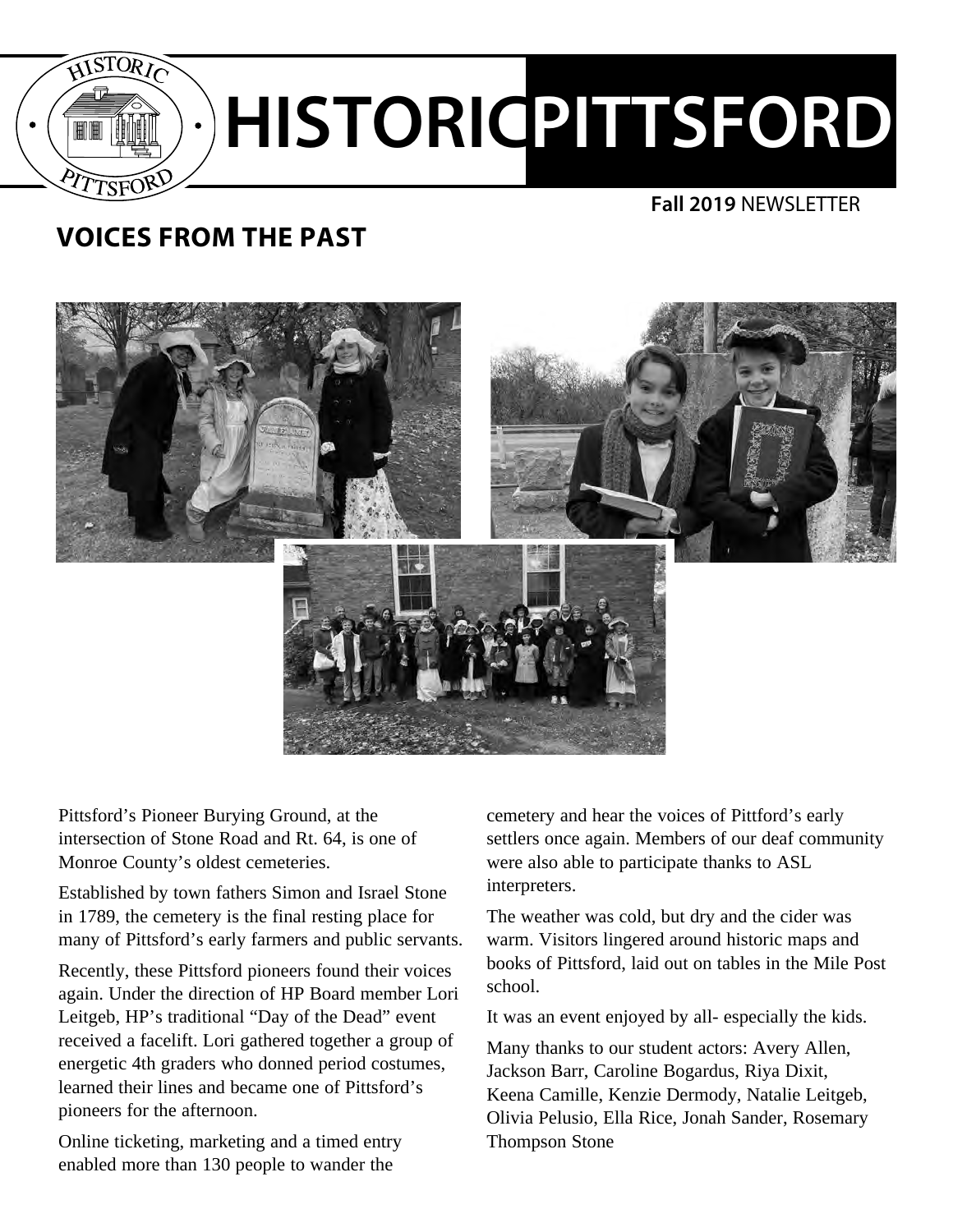#### **PRESIDENT'S CORNER - PRESERVATION MATTERS**

Wrapping Up 2019 - Looking Ahead

Dear Historic Pittsford Members and Friends,

2019 was an eventful year for Historic Pittsford (HP) with a major capital campaign, several exciting programs, and some very busy board and community members involved in long term agendas for the future of Pittsford! Thanks to all who have spent so many hours and time articulating the concepts and benefits of historic preservation - concepts that arguably set our community apart from many. Your efforts will positively affect the immediate present and the foreseeable future.

During 2019, HP commemorated the 200th anniversary of the construction of the Little House, our diminutive classic revival headquarters on Monroe Avenue. To date, "The Little House Needs a Little Help" capital campaign has successfully raised \$12K for its repair and restoration. Many thanks to all who participated in kind and/or contributed to this fund raiser, enabling HP to continue to be an example to others as to the best ways to care for historic structures.

On July 18, 2019 the Annual Meeting of the HP membership was held at Kings Bend Park where the old Erie Canal first passed. Among the highlights of the meeting were:

- The election of two new members to the Board of Directors: Paul Whitbeck (Attorney and long- term member of the town's Historic Preservation Board) and Dr. Lori Leitgeb (cultural anthropologist and software business owner). We look forward to their bringing new perspectives to the board and to our impact as an organization.
- The Jean France Scholarship was awarded to Joseph Perry, who is the grandson of renowned architectural historian and one of the founders of HP Jean France, after whom the scholarship is named. Joe was selected as an example of the spirit of the award and his eagerness to perpetuate the stewardship of irreplaceable historic, cultural and natural resources.

The symbolism of the above scholarship award was not lost on many of us, as the appreciation and commitment to historic preservation has been literally and meaningfully passed between generations. In the 54 years since the founding of Historic Pittsford, our community has evolved considerably. One small but powerful constant has been the steady presence of Historic Pittsford and its mission to preserve and protect architectural and cultural resources. It is important to remain vigilant and to continue to find ways to appeal to our evolving community, over which HP has had a tangible impact.

To that end, the Board of Historic Pittsford has determined to devote 2020 to "The Year of the Member" where our programming and organizational focus will be devoted to the retention and expansion of the HP membership. Over the coming year, the Board will develop and begin implementing strategies to bolster our dedicated membership, attract new families and individuals, and adjust our focus accordingly - as our membership is our lifeblood.

As far as other activities throughout 2019, I am pleased to tell you of the progress that is being made within the village and the town governments regarding the community's commitment to the core value of historic preservation. Thanks to the continuous participation by HP members with others in the preparation of both the town and village Comprehensive Plans, the final products incorporate many aspects of preservation perhaps lacking in previous plans. The importance of the conservation and preservation of the agricultural and ecological landscape is also better supported in these Plans.

The coming year promises to be an active one; and of course your input is always welcome.

Best wishes for the coming holidays and the new year...

Peggy

Margaret Caraberis Brizee

President, Historic Pittsford historicpittsford@gmail.com Attention: Peggy

*Little House Office and Museum* 18 Monroe Ave., Pittsford, NY 14534 / 381-2941 Open: Wednesday and Saturday 9am-12noon **www.HistoricPittsford.com** Dorothy Meusburger, Secretary

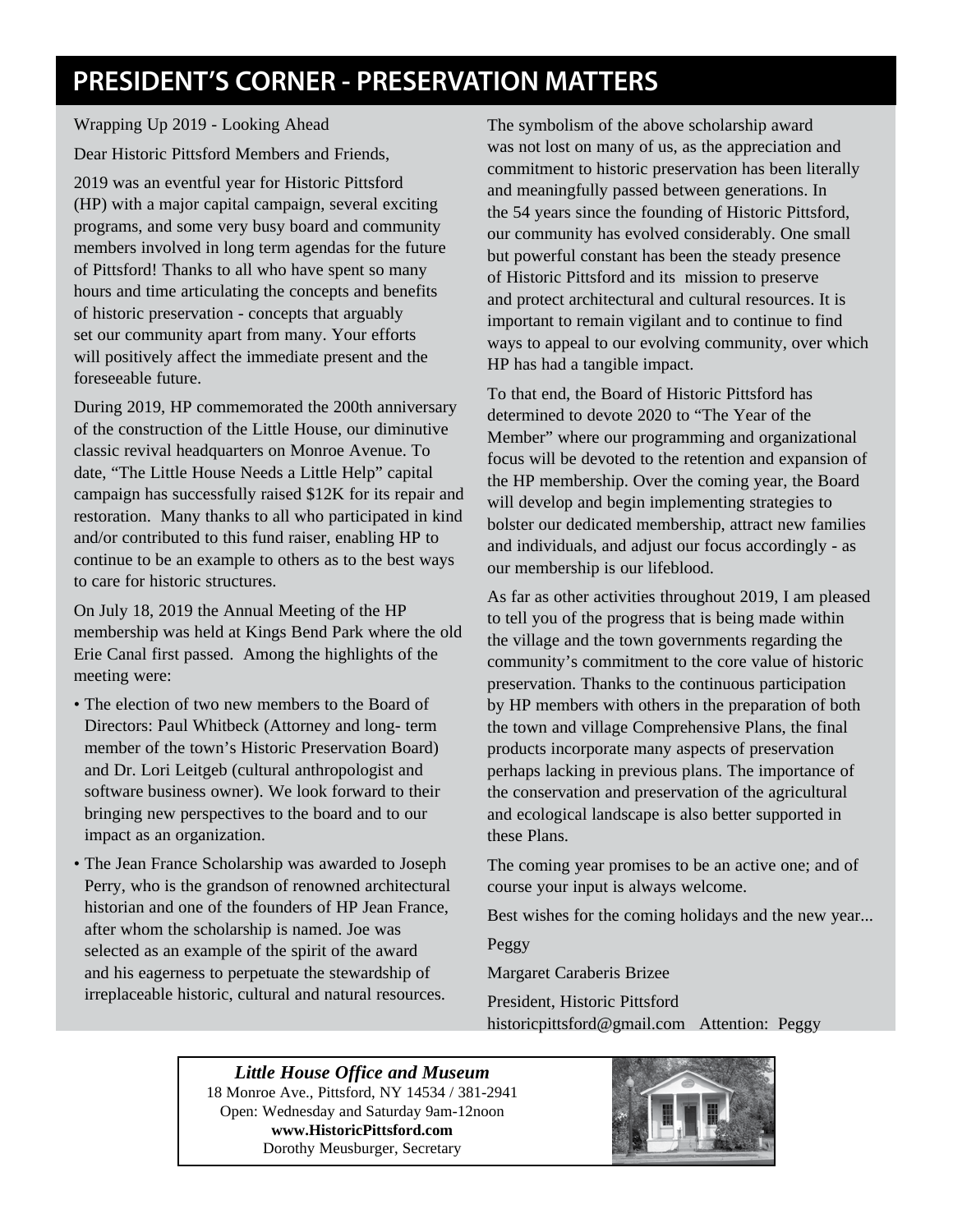# **A VERY INTERESTING CONNECTION**

*by Audrey Johnson*

Once upon a time. . . . I am sure you know many stories that begin with those words and mostly they were fairy stories. Well this story is not make believe and involves real people who lived in our community many years ago, who founded a most successful educational institution still alive and vibrant today.

Back in 1883, two ministers collaborated in organizing a Lutheran Proseminary of Rochester, NY. One of those learned men was Rev. George Gomph who was the pastor of St. Paul's Lutheran church here in our town. Rev. Gomph was very active and involved in Pittsford. Aside from founding that learning institution, he also advised many people on the designing and building of their homes.

Almost all of those homes were designed in the shape of a cross which lent itself well to a family's living space.

With six students, housed in the second story of a private home, the school began its mission of preparing future ministers for admission to seminary. Wagner College was named for the benefactor, John Wagner's son, George, who had died before he could realize his goal of becoming a Lutheran minister.

As the school grew in size and reputation, the New York Ministerium, which oversaw the institution, recognized the need for a new home for Wagner and a former pastoral student, who had served in a church on Staten Island was able to purchase 38 acres on picturesque Grymes Hill

which overlooks New York Harbor, Manhattan and<br>the Atlantic Ocean. Wagner College is housed COLLE the Atlantic Ocean. Wagner College is housed there on that beautiful acreage.

Now this story gets even more intriguing.

Wagner College has recently installed its 19th president, by the name of Joel Martin whose wife is named Jan. She attended Pittsford schools and was graduated from one of them. She was then Jan de Ubl and after finishing her degree at University of Pennsylvania, she taught science at West Irondequoit High School.

Jan then went on to further her education and began teaching on a Navaho Reservation. She is dedicated to getting students involved with the sciences, technology, engineering, art, and math. A project called STEAM.

So the connection of Wagner College to Pittsford extends from 1883 right up the present and just like many stories, this one has a happy and interesting ending.



# **THANK YOU!**

ny

A big thank you to the **Pittsford Garden Club** for funding the Little House gardens! And a special thank you to Master Gardener Sue Julien for her creative work on the gardens.

Thank you to **Duane Schenk** (owner of the former Country Corners) for the stunning flower pots he created to beautify the front porch of the Little House.

Many, many thanks to **Mike Nichting of Regain Physical Therapy** for his wonderful in kind support and ideas for "The Little House Needs a Little Help" campaign!

"Like" us on Facebook! Visit us at: www.historicpittsford.com